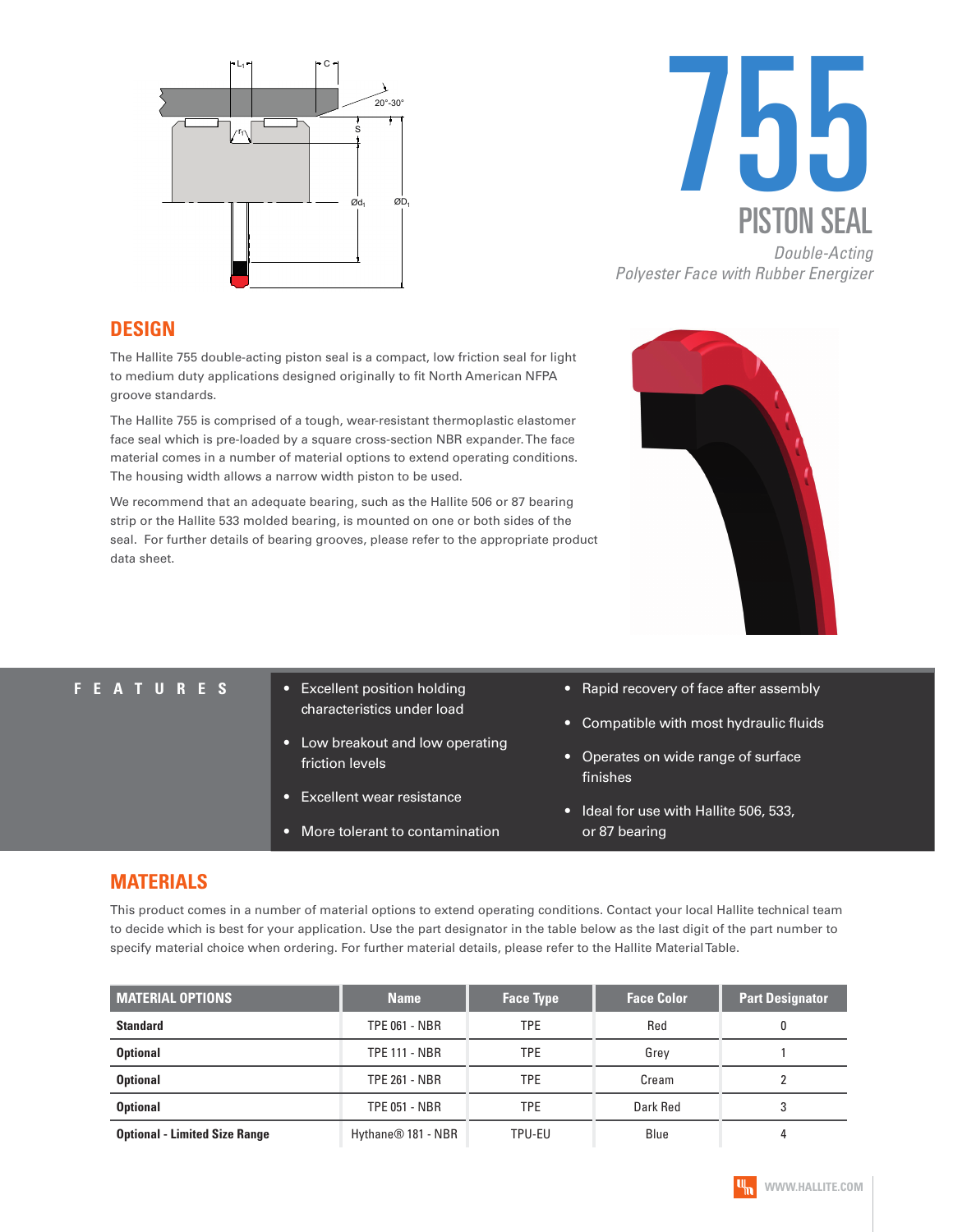# 755

# **TECHNICAL DETAILS**

| <b>OPERATING CONDITIONS</b> | <b>METRIC</b>                   | <b>INCH</b>                   |
|-----------------------------|---------------------------------|-------------------------------|
| <b>Maximum Speed</b>        | 1.0 <sub>m/sec</sub>            | $3.0$ ft/sec                  |
| <b>Temperature Range</b>    | $-40\degree$ C +110 $\degree$ C | $-40^{\circ}F + 230^{\circ}F$ |
| <b>Maximum Pressure</b>     | 350 bar                         | 5000 psi                      |

Data given are maximum values and can apply depending on specific application. Maximum ratings of temperature, pressure, or operating speeds are dependent on fluid medium, surface, gap value, and other variables such as dynamic or static service. Maximum values are not intended for use together at the same time, e.g. max temperature and max pressure. Please contact your Hallite technical representative for application support.

Technical details shown are for the standard material TPE 061.

| <b>MAXIMUM EXTRUSION GAP</b> |       |       |       |       |
|------------------------------|-------|-------|-------|-------|
| Pressure bar                 | 100   | 160   | 250   | 350   |
| Pressure psi                 | 1500  | 2400  | 3750  | 5000  |
| Maximum Gap (S>0.280 in)     | 0.030 | 0.025 | 0.020 | 0.010 |
| Maximum Gap (S<0.280 in)     | 0.025 | 0.020 | 0.015 | 0.005 |

**NOTE**

**NOTE**

**NOTE**

Figures show the maximum permissible gap all on one side using minimum rod Ø and maximum clearance Ø. Refer to Housing Design section.

| <b>SURFACE ROUGHNESS</b>                  | umRa        | umRz               | <b>umRt</b>       | <b>uinRa</b>     | uinRz            | <b>uinRt</b>      |
|-------------------------------------------|-------------|--------------------|-------------------|------------------|------------------|-------------------|
| <b>Dynamic Sealing Face ØD</b> ,          | $0.1 - 0.4$ | 1.6 <sub>max</sub> | 4 max             | $4 - 16$         | $63 \text{ max}$ | $157 \text{ max}$ |
| <b>Static Sealing Face Ød,</b>            | 1.6 max     | $6.3 \text{ max}$  | 10 <sub>max</sub> | $63 \text{ max}$ | $250$ max        | $394$ max         |
| <b>Static Housing Faces L<sub>1</sub></b> | $3.2$ max   | 10 <sub>max</sub>  | $16$ max          | $125$ max        | $394$ max        | $630$ max         |

| <b>CHAMFERS &amp; RADIL</b>      |       |       |       |       |
|----------------------------------|-------|-------|-------|-------|
| Groove Section $\leq$ S in       | 0.154 | 0.269 | 0.373 | 0.431 |
| <b>Min Chamfer C in</b>          | 0.100 | 0.150 | 0.200 | 0.200 |
| Max Fillet Rad r <sub>1</sub> in | 0.016 | 0.016 | 0.016 | 0.016 |

| <b>TOLERANCES</b> | \$D <sub>1</sub> | Ød.   | w           |
|-------------------|------------------|-------|-------------|
| $L_1 = 0.129$ in  | H <sub>9</sub>   | is10  | ±0.002      |
| $L_1 = 0.283$ in  | H <sub>9</sub>   | is 10 | $\pm 0.003$ |
| $L_1 > 0.283$ in  | H <sub>9</sub>   | is 10 | ± 0.004     |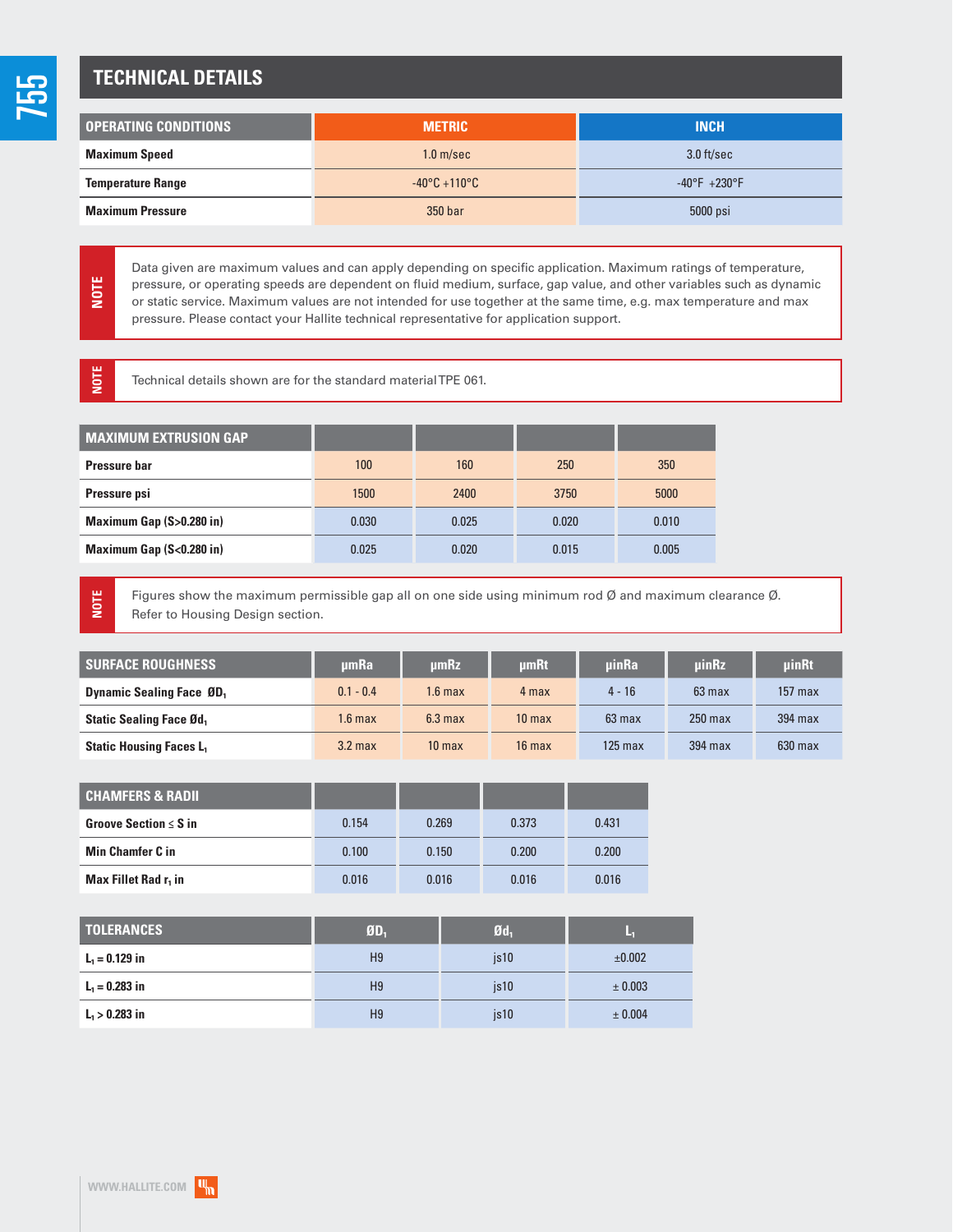



# **PART NUMBER RANGE**

|             |                |                   | <b>INCH</b>                                                         |                |            |             |
|-------------|----------------|-------------------|---------------------------------------------------------------------|----------------|------------|-------------|
| $ØD_1$      | <b>TOL</b>     | $\mathfrak{gd}_1$ | <b>TOL</b>                                                          | $\mathsf{L}_1$ | <b>TOL</b> | <b>PART</b> |
|             | H <sub>9</sub> |                   | js10                                                                |                |            | No.         |
| 1.000       | $+0.002$       | 0.691             | $+0.001$                                                            | 0.129          | $+0.002$   | 8910000     |
|             | 0.000          |                   | $-0.001$                                                            |                | $-0.002$   |             |
| 1.250       | $+0.003$       | 0.941             | $+0.002$                                                            | 0.129          | $+0.002$   | 8910100     |
|             | 0.000          |                   | $-0.002$                                                            |                | $-0.002$   |             |
| 1.500       | $+0.003$       | 1.191             | $+0.002$                                                            | 0.129          | $+0.002$   | 8910200     |
|             | 0.000          |                   | $-0.002$                                                            |                | $-0.002$   |             |
| 1.750       | $+0.003$       | 1.441             | $+0.002$                                                            | 0.129          | $+0.002$   | 8910300     |
|             | 0.000          |                   | $-0.002$                                                            |                | $-0.002$   |             |
| 2.000       | $+0.003$       | 1.462             | $+0.002$                                                            | 0.283          | $+0.003$   | 4553520     |
|             | 0.000          |                   | $-0.002$                                                            |                | $-0.003$   |             |
| 2.000       | $+0.003$       | 1.606             | $+0.002$                                                            | 0.129          | $+0.002$   | 8913100*    |
|             | 0.000          |                   | $-0.002$                                                            |                | $-0.002$   |             |
| 2.000       | $+0.003$       | 1.691             | $+0.002$                                                            | 0.129          | $+0.002$   | 8910400     |
|             | 0.000          |                   | $-0.002$                                                            |                | $-0.002$   |             |
| 2.250       | $+0.003$       | 1.941             | $+0.002$                                                            | 0.129          | $+0.002$   | 8910500     |
|             | 0.000          |                   | $-0.002$                                                            |                | $-0.002$   |             |
| 2.500       | $+0.003$       | 1.962             | $+0.002$                                                            | 0.283          | $+0.003$   | 4490020     |
|             | 0.000          |                   | $-0.002$                                                            |                | $-0.003$   |             |
| 2.500       | $+0.003$       | 2.106             | $+0.002$                                                            | 0.129          | $+0.002$   | 4439310*    |
|             | 0.000          |                   | $-0.002$                                                            |                | $-0.002$   |             |
| 2.500       | $+0.003$       | 2.191             | $+0.002$                                                            | 0.129          | $+0.002$   | 8910600     |
|             | 0.000          |                   | $-0.002$                                                            |                | $-0.002$   |             |
| 2.750       | $+0.003$       | 2.441             | $+0.002$                                                            | 0.129          | $+0.002$   | 8910700     |
|             | 0.000          |                   | $-0.002$                                                            |                | $-0.002$   |             |
| 3.000       | $+0.003$       | 2.462             | $+0.002$                                                            | 0.283          | $+0.003$   | 8910800     |
|             | 0.000          |                   | $-0.002$                                                            |                | $-0.003$   |             |
| 3.250       | $+0.004$       | 2.712             | $+0.002$                                                            | 0.283          | $+0.003$   | 8910900     |
|             | 0.000          |                   | $-0.002$                                                            |                | $-0.003$   |             |
| 3.500       | $+0.004$       | 2.962             | $+0.002$                                                            | 0.283          | $+0.003$   | 8911000     |
|             | 0.000          |                   | $-0.002$                                                            |                | $-0.003$   |             |
| <b>NOTE</b> |                |                   | Part numbers suffixed by "*" are supplied with an O-ring energiser. |                |            |             |

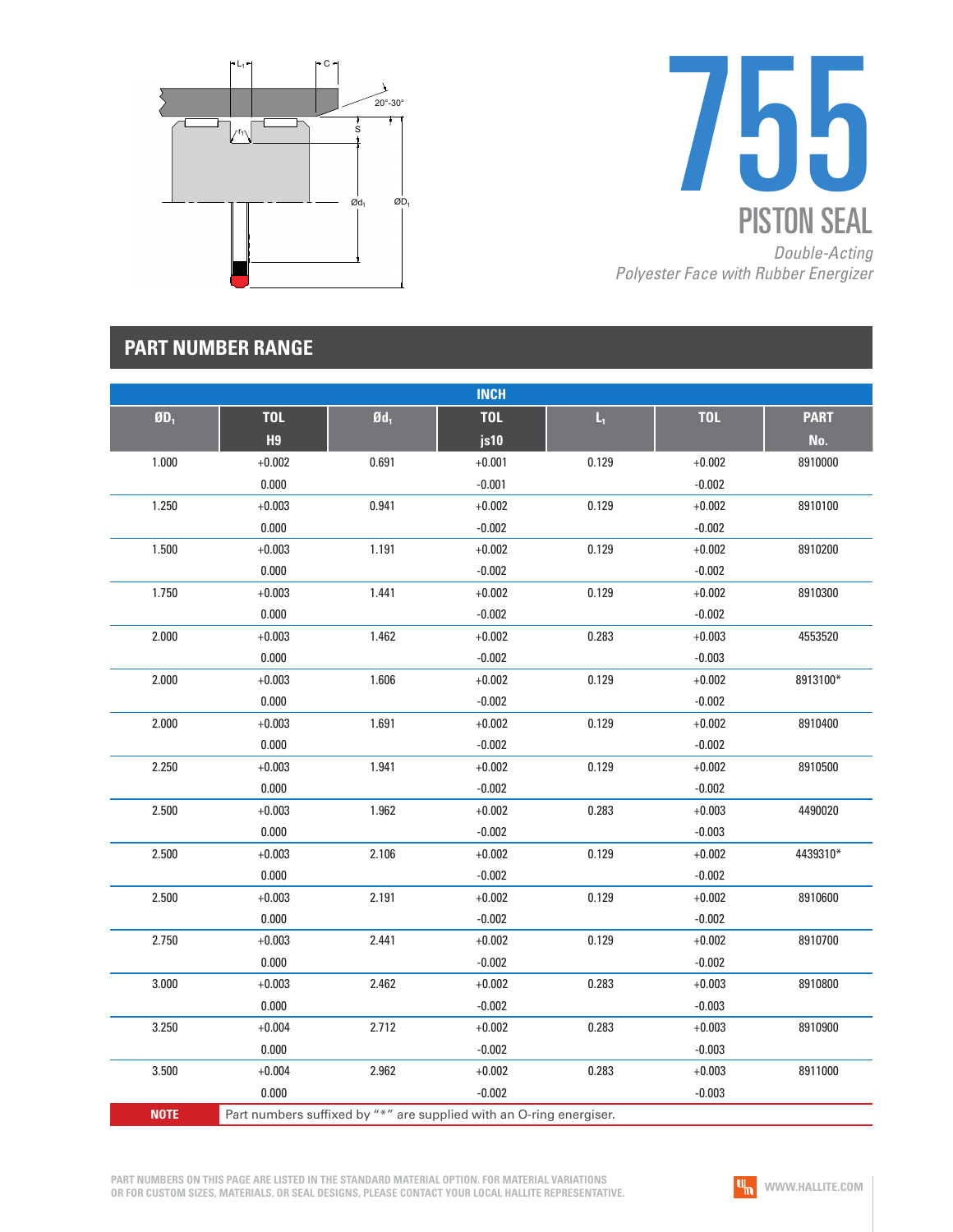



# **PART NUMBER RANGE**

|             |                |                   | <b>INCH</b>                                                         |                         |            |             |
|-------------|----------------|-------------------|---------------------------------------------------------------------|-------------------------|------------|-------------|
| $ØD_1$      | <b>TOL</b>     | $\mathfrak{gd}_1$ | <b>TOL</b>                                                          | $\mathsf{L}_\mathrm{t}$ | <b>TOL</b> | <b>PART</b> |
|             | H <sub>9</sub> |                   | js10                                                                |                         |            | No.         |
| 3.750       | $+0.004$       | 3.212             | $+0.003$                                                            | 0.283                   | $+0.003$   | 8911100     |
|             | 0.000          |                   | $-0.003$                                                            |                         | $-0.003$   |             |
| 4.000       | $+0.004$       | 3.462             | $+0.003$                                                            | 0.283                   | $+0.003$   | 8911200     |
|             | 0.000          |                   | $-0.003$                                                            |                         | $-0.003$   |             |
| 4.250       | $+0.004$       | 3.712             | $+0.003$                                                            | 0.283                   | $+0.003$   | 8911300     |
|             | 0.000          |                   | $-0.003$                                                            |                         | $-0.003$   |             |
| 4.500       | $+0.004$       | 3.962             | $+0.003$                                                            | 0.283                   | $+0.003$   | 8911400     |
|             | 0.000          |                   | $-0.003$                                                            |                         | $-0.003$   |             |
| 4.750       | $+0.004$       | 4.212             | $+0.003$                                                            | 0.283                   | $+0.003$   | 8911500     |
|             | 0.000          |                   | $-0.003$                                                            |                         | $-0.003$   |             |
| 5.000       | $+0.004$       | 4.462             | $+0.003$                                                            | 0.283                   | $+0.003$   | 8911600     |
|             | 0.000          |                   | $-0.003$                                                            |                         | $-0.003$   |             |
| 5.250       | $+0.004$       | 4.504             | $+0.003$                                                            | 0.378                   | $+0.004$   | 8911700     |
|             | 0.000          |                   | $-0.003$                                                            |                         | $-0.004$   |             |
| 5.500       | $+0.004$       | 4.754             | $+0.003$                                                            | 0.378                   | $+0.004$   | 8911800     |
|             | 0.000          |                   | $-0.004$                                                            |                         | $-0.004$   |             |
| 5.750       | $+0.004$       | 5.004             | $+0.003$                                                            | 0.378                   | $+0.004$   | 8913200     |
|             | 0.000          |                   | $-0.004$                                                            |                         | $-0.004$   |             |
| 6.000       | $+0.004$       | 5.254             | $+0.003$                                                            | 0.378                   | $+0.004$   | 8911900     |
|             | 0.000          |                   | $-0.004$                                                            |                         | $-0.004$   |             |
| 6.250       | $+0.004$       | 5.504             | $+0.003$                                                            | 0.378                   | $+0.004$   | 8912000     |
|             | 0.000          |                   | $-0.004$                                                            |                         | $-0.004$   |             |
| 6.500       | $+0.004$       | 5.754             | $+0.003$                                                            | 0.378                   | $+0.004$   | 8912100     |
|             | 0.000          |                   | $-0.004$                                                            |                         | $-0.004$   |             |
| 7.000       | $+0.004$       | 6.250             | $+0.003$                                                            | 0.312                   | $+0.004$   | 4394810*    |
|             | 0.000          |                   | $-0.004$                                                            |                         | $-0.004$   |             |
| 7.000       | $+0.004$       | 6.254             | $+0.003$                                                            | 0.378                   | $+0.004$   | 8912200     |
|             | 0.000          |                   | $-0.004$                                                            |                         | $-0.004$   |             |
| 7.250       | $+0.004$       | 6.504             | $+0.003$                                                            | 0.378                   | $+0.004$   | 8912300     |
|             | 0.000          |                   | $-0.004$                                                            |                         | $-0.004$   |             |
| <b>NOTE</b> |                |                   | Part numbers suffixed by "*" are supplied with an O-ring energiser. |                         |            |             |